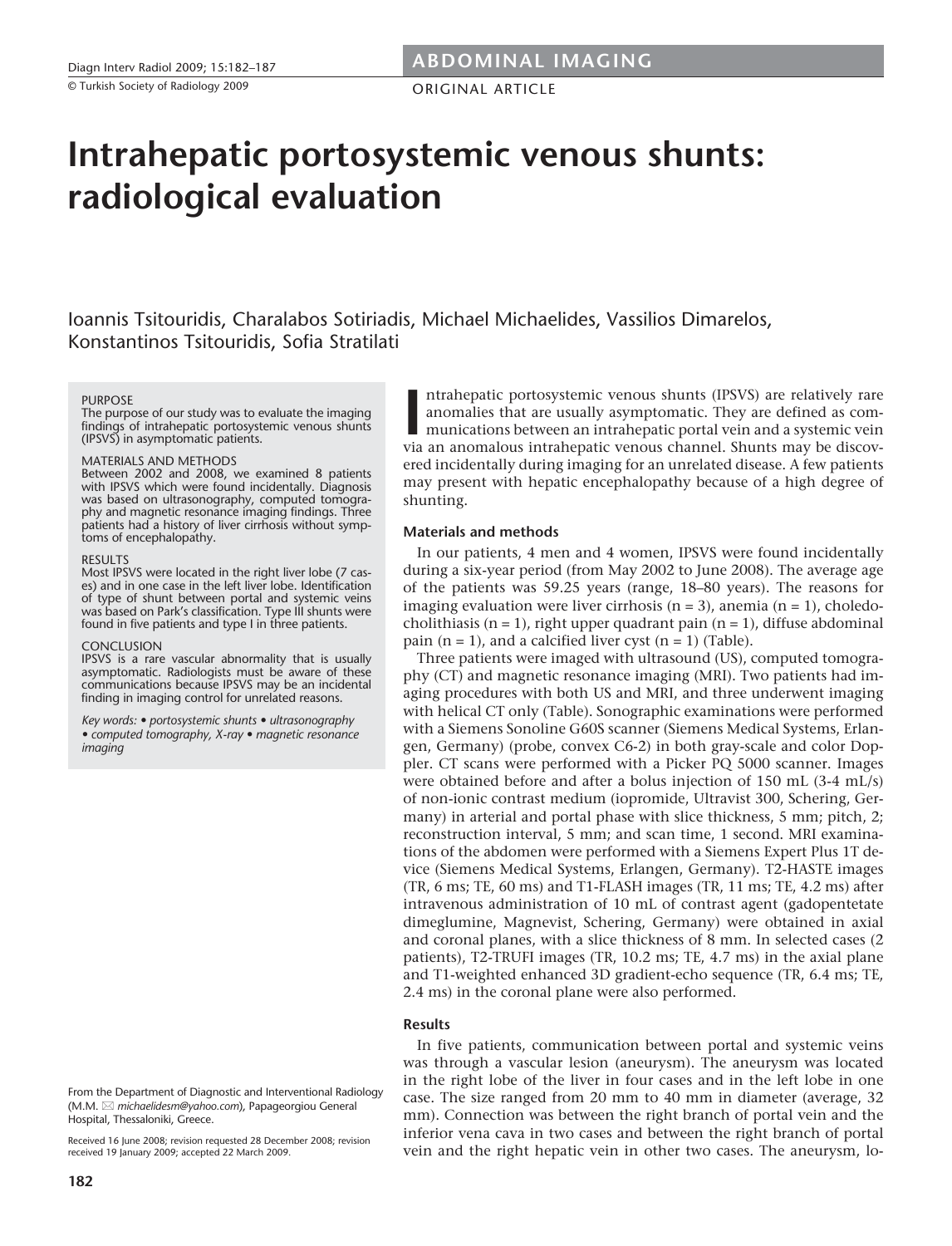cated in the left liver lobe, connecting the left branch of portal vein with the inferior vena cava (Table). US showed a rounded hypoechoic lesion. On color Doppler images, flow was demonstrated within the lesions. On CT, the lesions (aneurysms) were hypodense on precontrast images, demonstrated intense enhancement on postcontrast images, and showed direct communication between branches of the portal vein and the systemic veins. On MRI, the lesions had low signal intensity on T2-weighted (T2W) images and were strongly enhanced on T1-weighted (T1W) images after contrast administration (Figs. 1–4).

Three patients had tubular lesions connecting the right portal vein with the inferior vena cava (one case) and peripheral branches of the portal vein with the inferior vena cava (two cases). These tubular connections were isoattenuating to the hepatic veins on CT and isointense to the hepatic veins on MRI (Fig. 5).

# **Discussion**

Portal to systemic venous communications are classified as extrahepatic and intrahepatic. Extrahepatic communications are usually seen in patients with portal hypertension from cirrhosis and are commonly through the coronary vein, esophageal varices, or retroperitoneal collaterals. Intrahepatic communications are found between intrahepatic portal veins and systemic veins and are less common than extrahepatic communications.

The presence of IPSVS was first described by Raskin et al. in 1964 (1). Although intrahepatic shunts are rare vascular abnormalities, advances in diagnostic imaging techniques have resulted in an increased number of cases reported. According to the location of the communicating systemic vein and pathogenic mechanism, IPSVS are subdivided into two main types (2, 3). The first (internal type) is a shunt that consists of an intrahepatic portal venous-hepatic venous pathway, whereas the other (external type) is a shunt that consists of an intrahepatic portal venous-perihepatic venous pathway. In the internal type, the shunt is depicted as tubular or aneurysmal communication (single or multiple) between intrahepatic portal veins and hepatic veins. The external type communicates between the intrahepatic portal vein and perihepatic veins and drains into the inferior vena cava. Direct communication between the right portal vein and the inferior vena cava around the right lobe is also included in this category.

Park et al. (4) classified published cases of IPSVS into the following types: (1) a single large tube of constant diameter connecting the right portal vein to the inferior vena cava, (the most common), (2) a localized peripheral shunt with single or multiple communications between the peripheral branches of the portal and hepatic veins in one hepatic segment, (3) a connection between peripheral portal and hepatic veins through an aneurysm, and (4) diffuse and multiple communications between peripheral portal and hepatic veins in both lobes.

According to Chevallier et al., IPSVS measuring more than 1 mm in diameter are called macroscopic intrahepatic

shunts (5). Based on anatomic, clinical, and pathophysiological criteria, Chevallier et al. divided these shunts into four different types. Type I consists of patent paraumbilical veins located in the liver and are found in patients with portal hypertension. They communicate between the portal vein and systemic venous system. Type II includes isolated or multiple communications between a portal venous branch and a hepatic venous branch that involve two contiguous liver segments. Type III shunts provide multiple communications between portal and hepatic venous branches found in liver segments that are not contiguous. Type IV corresponds to a tubular communication between the right portal vein and the inferior vena cava (5). Small type II and III shunts may be difficult to differentiate from small hypervascular liver lesions. In these difficult cases, only portography should be considered as a pretherapeutic procedure.

According to Park et al., in 14 cases reported in the literature, a single large tube connecting the portal vein to the inferior vena cava was the most common type and was found commonly in cirrhotic patients (4). Tanoue et al. and Remer et al. found that more than 50% of the shunts in their series had aneurysmal communications (3, 6).

The pathogenesis of IPSVS is controversial. Some authors believe that IPSVS is congenital, caused by a persistent embryonic venous anastomosis. When portosystemic communication is confirmed in a patient without history of liver disease or trauma, a congenital origin is presumed (6–9). Others support the acquired nature of

| Patient        | Age  | Sex | Type (Park)                           | Location   | Size                     | <b>History</b>            | Examination |
|----------------|------|-----|---------------------------------------|------------|--------------------------|---------------------------|-------------|
|                | 25y  | M   | III                                   | <b>RLL</b> | $20 \text{ mm}$          | <b>Biliary cirrhosis</b>  | US, CT, MRI |
| 2              | 80 y | F.  | $\begin{array}{c} \hline \end{array}$ | LLL        | 36 mm                    | Choledocholithiasis       | US, CT, MRI |
| 3              | 67y  | M   | III                                   | <b>RLL</b> | 30 mm                    | Diffuse abdominal pain    | US, MRI     |
| $\overline{4}$ | 64y  | F   | III                                   | <b>RLL</b> | 40 mm                    | Right upper quadrant pain | US, MRI     |
| 5              | 73y  | F   | III                                   | <b>RLL</b> | 34 mm                    | Cirrhosis                 | <b>CT</b>   |
| 6              | 80 y | M   |                                       | <b>RLL</b> | $\overline{\phantom{0}}$ | Anemia                    | <b>CT</b>   |
| 7              | 18y  | F.  |                                       | <b>RLL</b> |                          | Calcified liver cyst      | <b>CT</b>   |
| 8              | 67y  | M   |                                       | <b>RLL</b> | $\overline{\phantom{0}}$ | Cirrhosis                 | US, CT, MRI |

y, years; M, male; F, female; LLL, left liver lobe; RLL, right liver lobe; CT, computed tomography; MRI, magnetic resonance imaging; US, ultrasound.

**Table.** Demographic characteristics of patients and location, size, and types of intrahepatic portosystemic venous shunts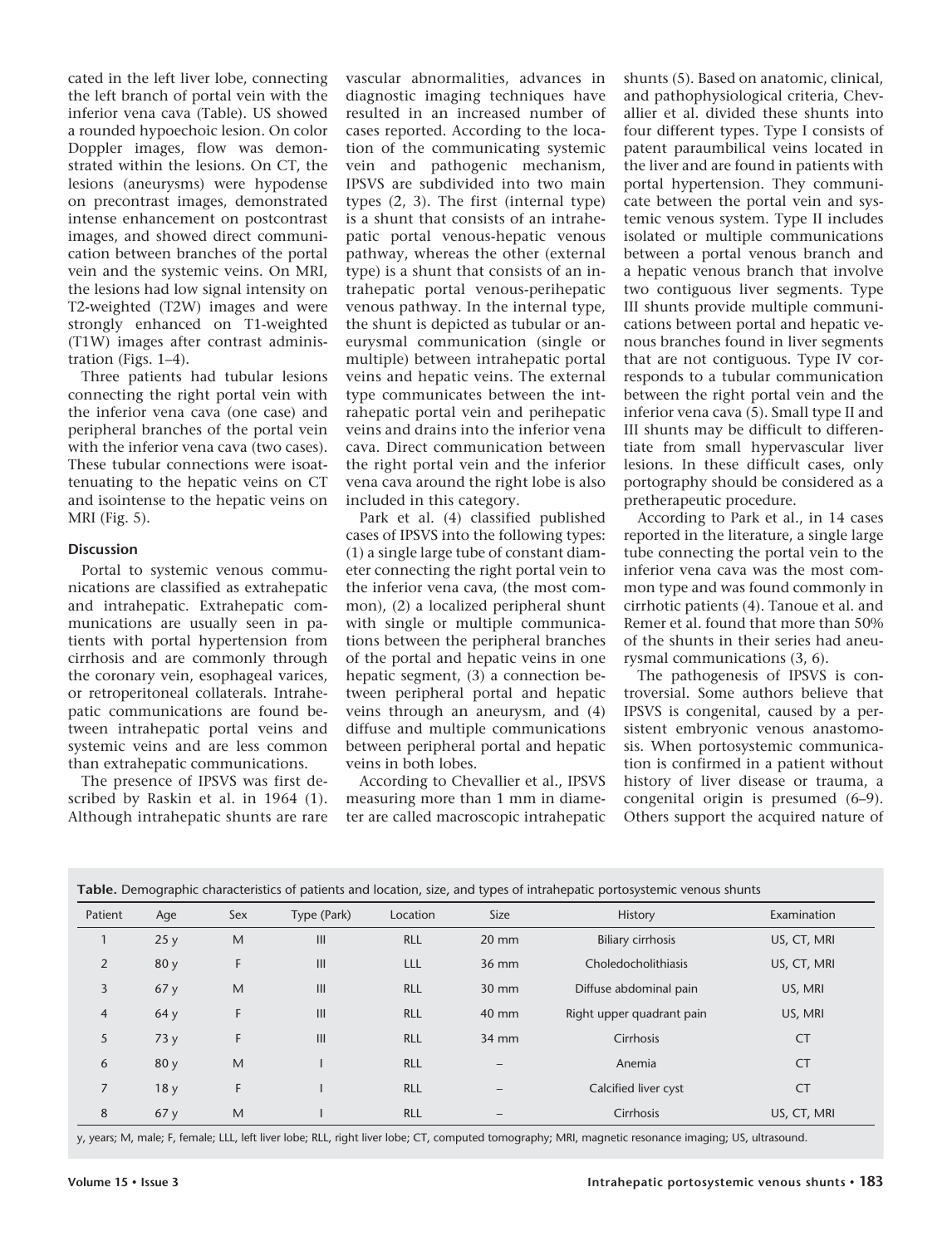

**Figure 1. a–e.** Images of an 80-year-old woman with diffuse abdominal pain. Color Doppler sonogram **(a)** showing flow in a vascular (aneurysmal) lesion located in the left liver lobe. Continuous CT images in portal venous phase **(b)** showing a round hypervascular lesion connecting the left portal vein with the inferior vena cava. Transverse T1W-FLASH MR image after contrast administration **(c)** demonstrating intense enhancement of the lesion. Transverse T2W-HASTE MR image **(d)** showing low signal intensity in the aneurysm. Oblique coronal 3D gradient echo MR image **(e)** demonstrating direct communication of the lesion with the left portal vein *(arrow)*.







IPSVS, resulting from portal hypertension due to cirrhosis or chronic hepatitis, iatrogenic or traumatic episodes, or rupture of a portal venous aneurysm

into a hepatic vein (10–12). The internal type of IPSVS is thought to be congenital in origin because of its low prevalence of coexisting liver cirrhosis.

This is supported by the finding of associated anomalies of hepatic vessels, such as portal vein aneurysm, hepatic venous anastomosis, and portal vein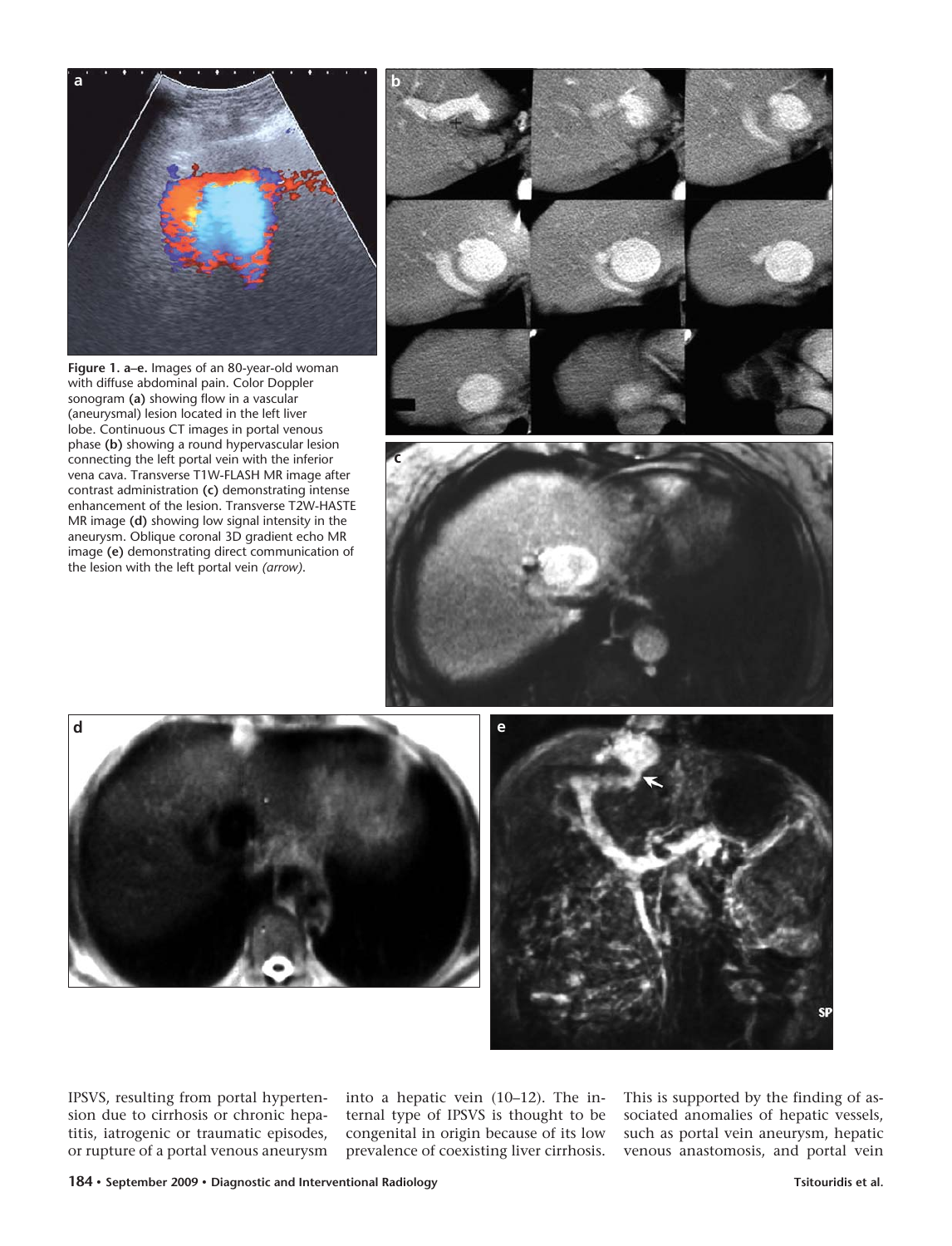













**Figure 3. a–c.** Images from a 67-year-old man with choledocholithiasis. Color Doppler image **(a)** showing a vascular lesion in the right liver lobe. Transverse T2W-HASTE MR images **(b, c)** demonstrating communication between a branch of the right portal vein *(arrowhead)* with the right hepatic vein *(arrow)* through a vascular lesion (aneurysm).

anastomosis, by Tanoue et al. (3). The acquired theory could explain the external type of IPSVS. In these patients there is high incidence of liver cirrhosis, and perihepatic veins are developed as a result of portal hypertension, as intra- and extrahepatic collateral pathways (3).

The theory of congenital development of IPSVS suggests that anastomosis exists between subcardinal venous system and vitelline venous system (the precursor of portal and hepatic veins) in an early stage of embryologic development. At 5 weeks gestation, hepatic cords surround vitelline venous

plexus; this plexus forms hepatic sinusoids. Bilateral umbilical veins also form sinusoids. At 8 weeks, sinusoids start to develop, and the portal and hepatic venous system is formed. At the same time, the right umbilical vein and the cranial portion of left umbilical vein regress. The ductus venosus, a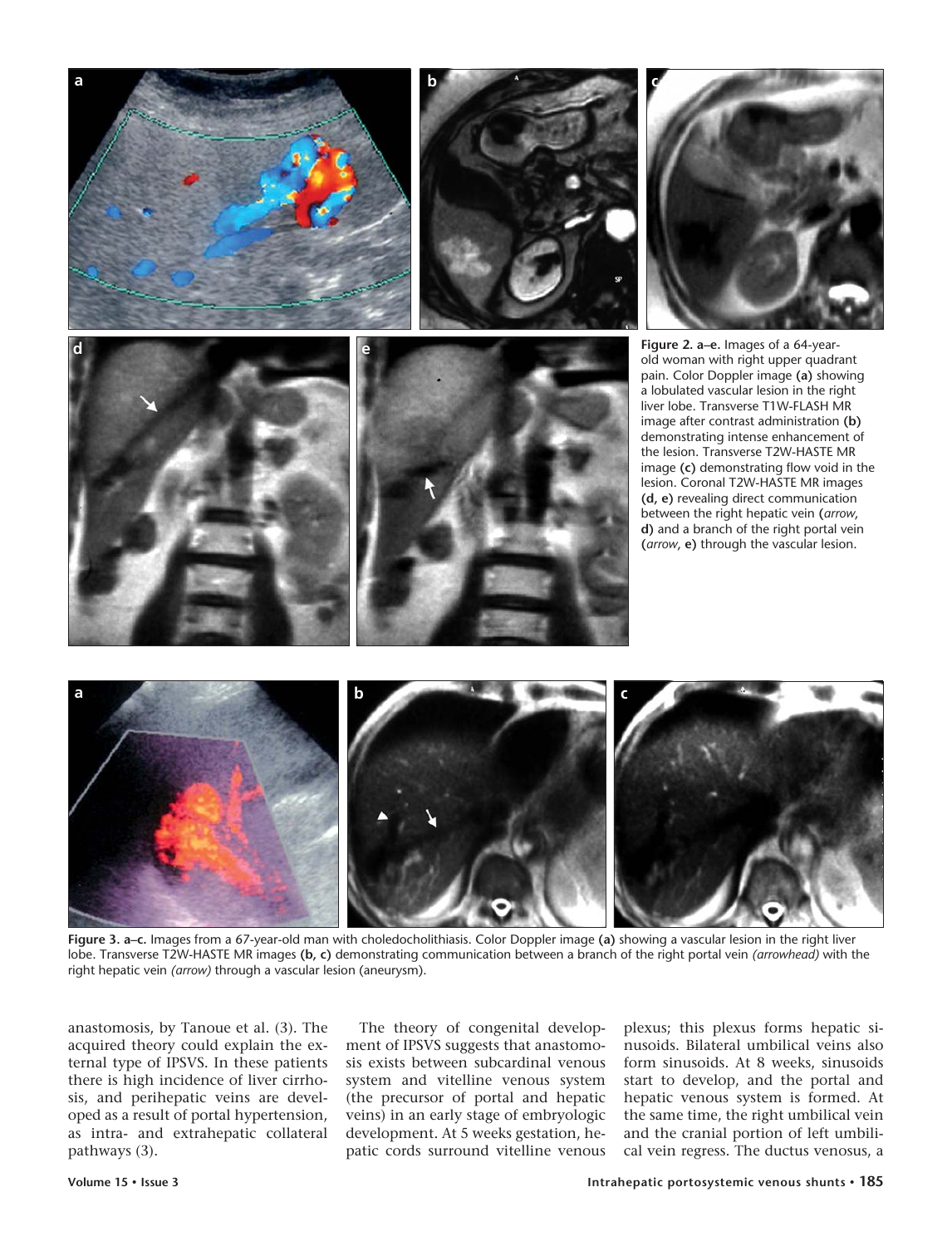

**Figure 4. a, b.** Images from a 25-year-old man with biliary cirrhosis. Axial color Doppler view **(a)** of the right liver lobe reveals flow containing lesion. Axial T2-TRUFI MR images **(b)** demonstrating communication between the right portal vein and the inferior vena cava through a vascular lesion.







**Figure 5. a–e.** Images from a 67-year-old man with cirrhosis. Color Doppler sonogram **(a)** shows a large tubular lesion in the right liver lobe (images in gray scale). Axial CT images **(b, c)** in portal phase demonstrating a tubular lesion with constant diameter, connecting the right branch of the portal vein with the inferior vena cava. Transverse T1W-FLASH MR image after contrast administration **(d)** demonstrating intense enhancement of the lesion. Transverse T2W-HASTE MR image **(e)** demonstrating flow void in the lesion.